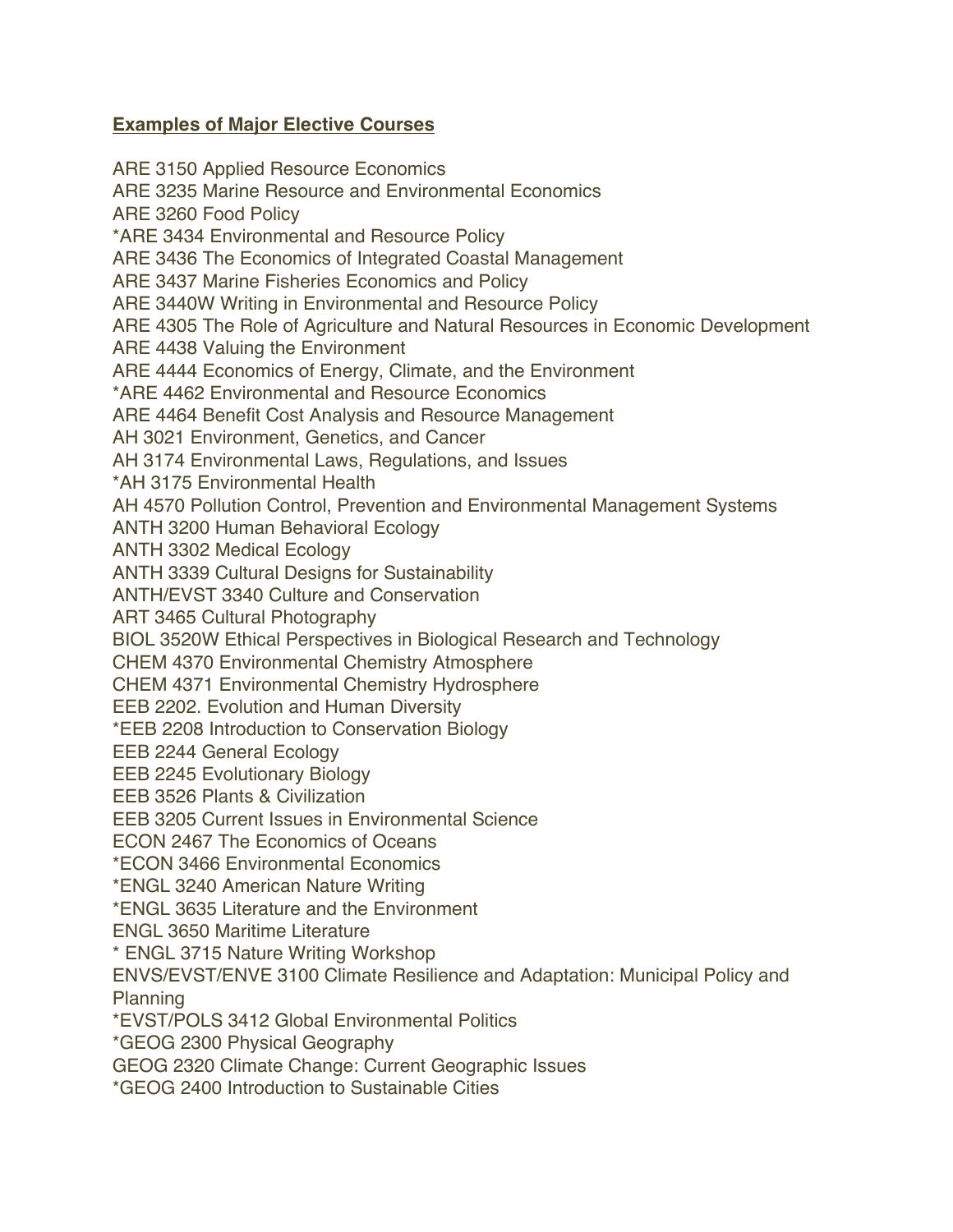GEOG 3120 Introduction to Human Geography,

GEOG 3310 Fluvial Geomorphology

GEOG 3320W Environmental Evaluation and Assessment

GEOG 3330W Environmental Restoration

GEOG 3340 Environmental Planning and Management

\*GEOG 3350 Global Change, Local Action: A Geography of Environmentalism

GEOG 3400 Climate and Weather

GEOG 3410 Human Modifications of Natural Environments

GEOG 3700 The American Landscape

\*GEOG 3400 Climate and Weather

\*GERM 2400 The Environment in German Culture

\*GSCI 3010 Earth History and Global Change

GSCI 3020 Earth Surface Processes

\*HIST/MAST 2210 History of the Ocean

HIST 3204/W Science and Social Issues in the Modern World

HIST 3541 The History of Urban America

\*HIST 3540 American Environmental History

\*HIST 3542 New England Environmental History

HORT 3765 Phytotechnology: Use of Plants for Ecosystem Services

\*JOUR 3046 Environmental Journalism

LAND 2210 The Common (Shared) Landscape of the USA: Rights, Responsibilities and Values

LAND 3230W Environmental Planning and Landscape Design

MARN 3000 The Hydrosphere and Global Climate

MARN 3030 Coastal Pollution and Bioremediation

MARN 3230 Beaches and Coasts

NRE 2010 Natural Resource Measurements

NRE 2215 Introduction to Water Resources

NRE 2345 Introduction to Fisheries and Wildlife

NRE 2600 Global Sustainable Natural Resources

\*NRE 3000 Human Dimensions of Natural Resources

NRE 3105 Wetlands Biology and Conservation

NRE 3115 Air Pollution

NRE 3146 Climatology

NRE 3155 Water Quality Management

NRE 3201 Conservation Law Enforcement

\*NRE 3245 Environmental Law

NRE 3265 Sustainable Urban Ecosystems

NRE 3305 African Field Ecology and Renewable Resources Management

NRE 3674 Introduction to Environmental and Natural Resources of China

NRE 3675 Environmental and Natural Resources of China

\*NRE 4170 Climate-Human-Ecosystem Interactions

NRE 4340 Environmental Toxicology

NRE 4370 Population Dynamics